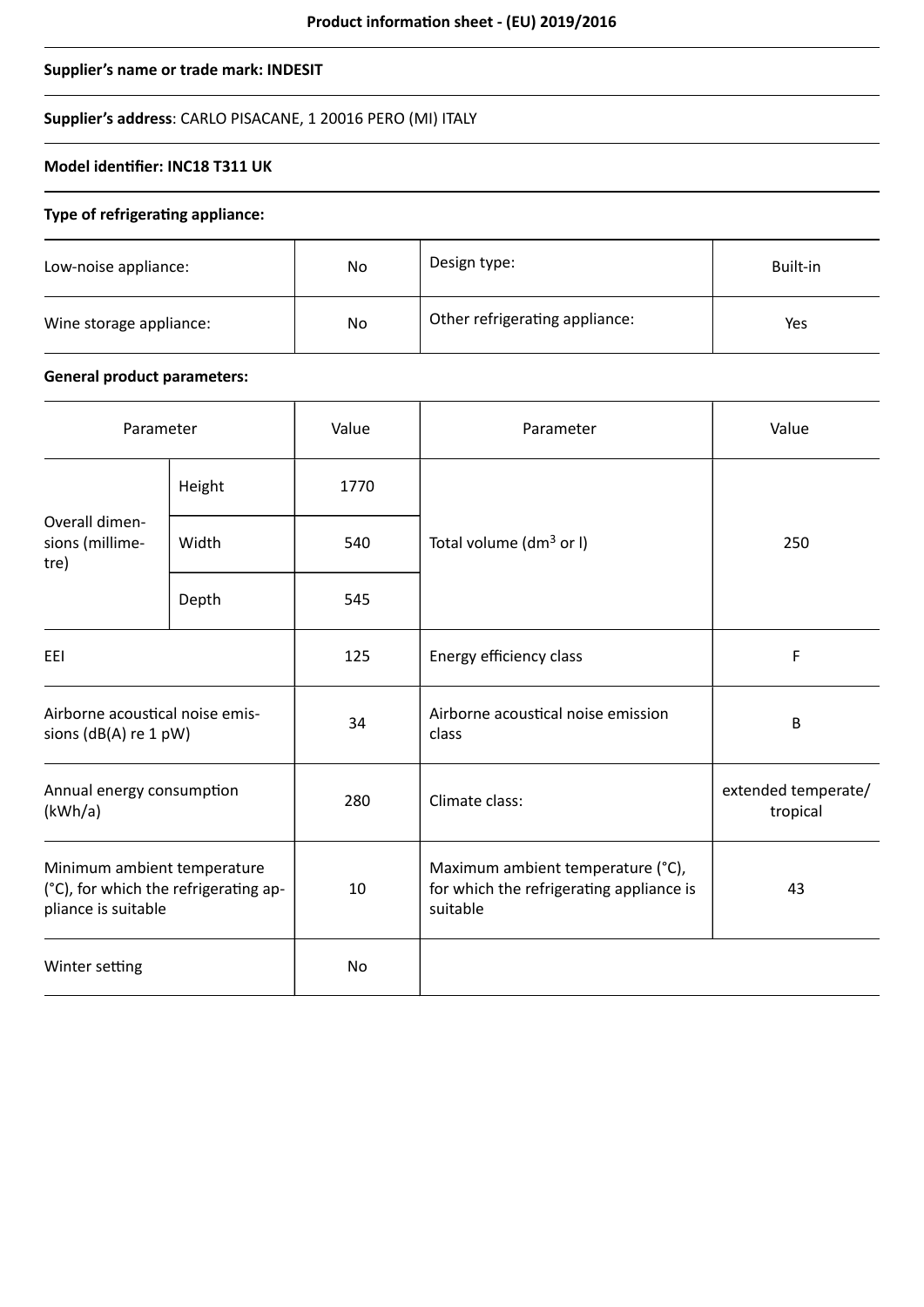| Compartment type         |                              | Compartment parameters and values               |                                                                                                                                                                                                   |                                     |                                                                   |
|--------------------------|------------------------------|-------------------------------------------------|---------------------------------------------------------------------------------------------------------------------------------------------------------------------------------------------------|-------------------------------------|-------------------------------------------------------------------|
|                          |                              | Compartment<br>Volume<br>(dm <sup>3</sup> or I) | Recommended<br>temperature set-<br>ting for optimised<br>food storage (°C).<br>These settings<br>shall not contra-<br>dict the storage<br>conditions set out<br>in Annex IV, Table<br>$\mathsf 3$ | Freezing capaci-<br>ty<br>(kg/24 h) | Defrosting type<br>(autodefrost = $A$ ,<br>manual defrost =<br>M) |
| Pantry                   | No                           |                                                 |                                                                                                                                                                                                   |                                     |                                                                   |
| Wine Storage             | No                           |                                                 |                                                                                                                                                                                                   |                                     |                                                                   |
| Cellar                   | No                           |                                                 |                                                                                                                                                                                                   |                                     |                                                                   |
| Fresh Food               | Yes                          | 182,0                                           | $\sqrt{4}$                                                                                                                                                                                        |                                     | A                                                                 |
| Chill                    | No                           |                                                 |                                                                                                                                                                                                   |                                     |                                                                   |
| 0-Star or Ice-<br>Making | No                           |                                                 |                                                                                                                                                                                                   |                                     |                                                                   |
| 1-Star                   | $\mathsf{No}$                |                                                 |                                                                                                                                                                                                   |                                     |                                                                   |
| 2-Star                   | $\mathsf{No}$                |                                                 |                                                                                                                                                                                                   |                                     |                                                                   |
| 3-Star                   | $\operatorname{\mathsf{No}}$ |                                                 |                                                                                                                                                                                                   |                                     |                                                                   |
| 4-Star                   | Yes                          | 68,0                                            | $-18$                                                                                                                                                                                             | 7,00                                | $\boldsymbol{\mathsf{A}}$                                         |
| 2-Star Section           | $\operatorname{\mathsf{No}}$ | $\overline{\phantom{a}}$                        |                                                                                                                                                                                                   |                                     | -                                                                 |

## **Light source parameters :**

|  | Type of light source    | LED |
|--|-------------------------|-----|
|  | Energy efficiency class | G   |